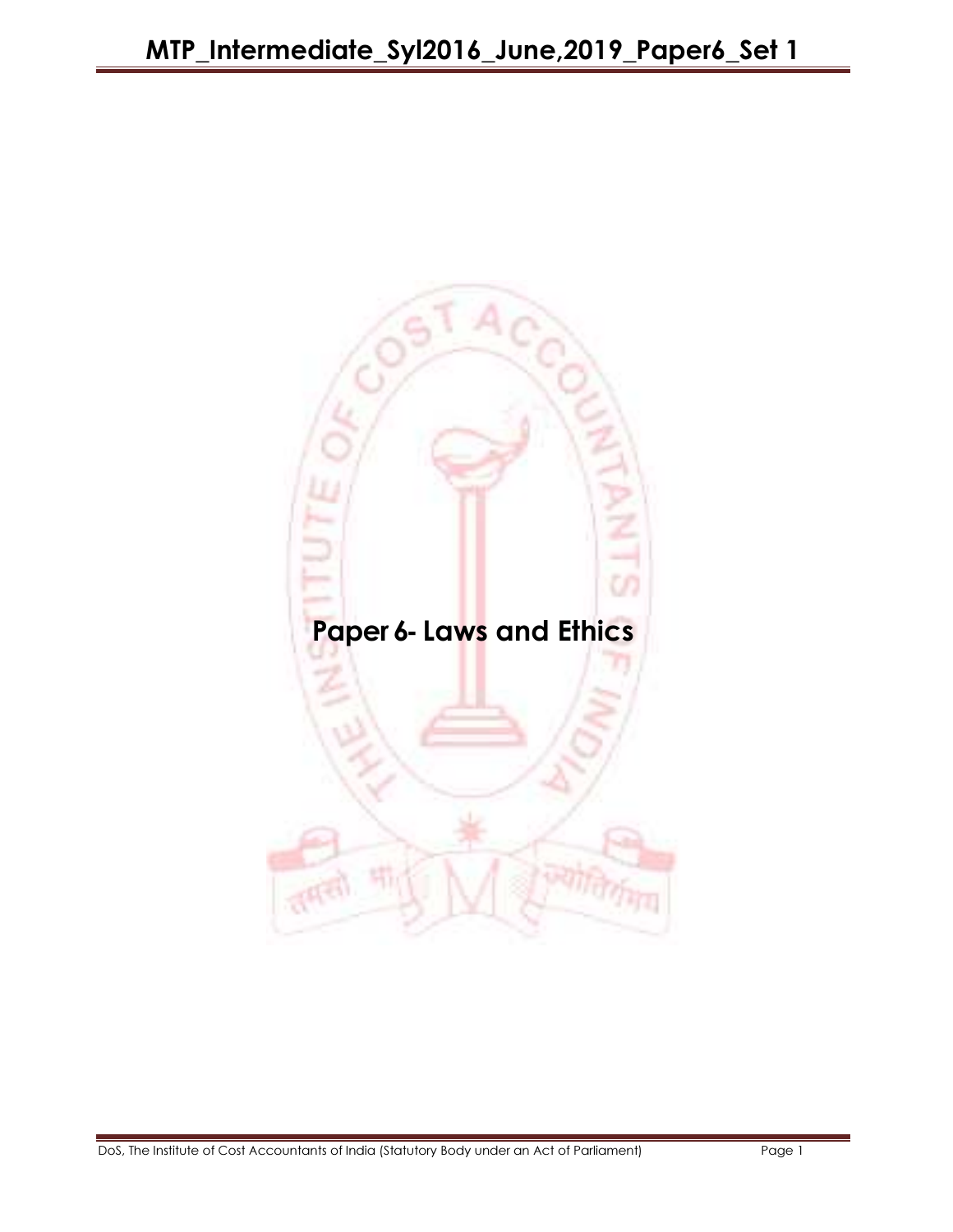# Paper-6: - Laws and Ethics

Full Marks: 100 Time allowed:3 hours

# Section A contains Question No.1.All parts of the question are compulsory.

1. Answer all the following question **1. Answer all the following question** 

# (a)Multiple Choose questions:

- (i) Which of the following is not the discharge by operation of law?
	- (A) By merger
	- (B) By insolvency
	- (C) By breach of contract
	- (D) By the unauthorized alternation of items of a written document.

(ii)Which one of the following is the subject matter of the contract?

- (A) Existing or future goods;
- (B) Goods perishing before making contract;
- (C) Goods perishing before sale but after agreement to sell
- (D) Any of the above
- (iii) The liability on the instrument may be discharged -
	- (A) By cancellation
	- (B) By release
	- (C) By payment
	- (D) By any one of the above methods.
- (iv) Intimation of the reconstitution of chnge in a registered partnership is to be given to the registrar of firms-
	- (A) No time limit;
	- (B) Within 30 days;
	- (C) Within 60 days;
	- (D) Within 90 days
- (v) The minimum number of designated partners in an LLP shall-
	- (A) 1;
	- (B) 2;
	- (C) 7;
	- (D) 15.
- (vi) Gratuity is payable to an employee
	- (A) On his superannuation;
	- (B) Retirement
	- (C) Retrenchment
	- (D) In all the above cases.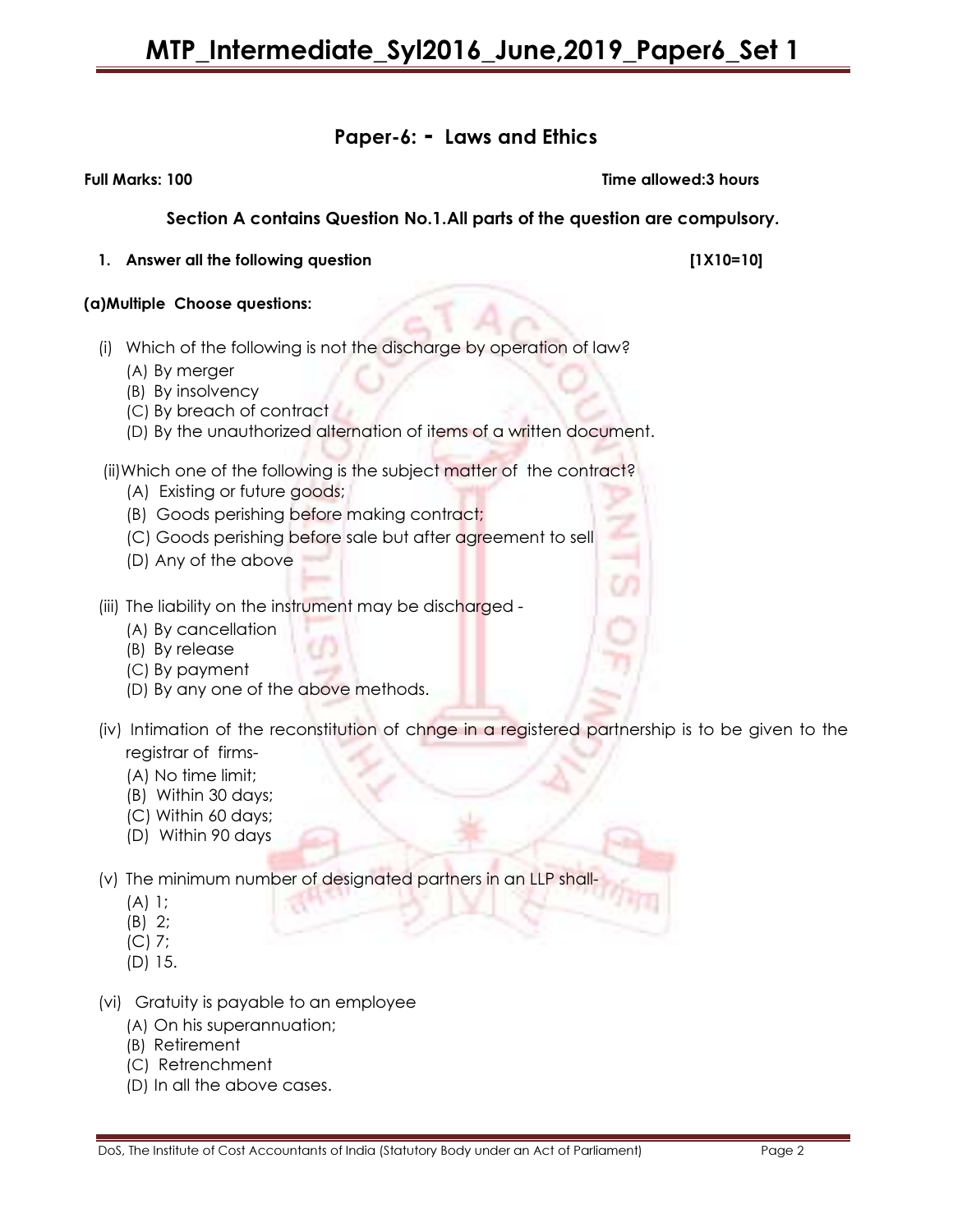(vii)While filing appeal to EPF Appellate Tribunal the employer has to deposit \_\_\_\_ of the

amount due from him.

- (A) 25%
- (B) 50%
- (C) 75%
- (D) None of the above

(viii) Which, among the following, will not be included in the definition of wages?

- (A) Payment made on authorized leave ;
- (B) Travelling allowance;
- (C) Payment made on lock out;
- (D) Payment made for lay off.

(ix) The maximum bonus payable during an accounting year is \_\_\_\_ of the salary.

- (A) 8.33%
- (B) 12%
- (C) 15%
- (D) 20%

(x) The tenure of director appointed by small share holders shall be-

- (A) Up to the date of next AGM
- (B) 1 year
- (C) 3 years
- (D) 5 years

# Answer:

| $\cdots$<br>$(\mathbb{H})$ | 1.1.1<br>( III ) | ' 11 /<br>ע ו | $\mathsf{M}$ | $-1$<br>VII) | <br>VIII | $\cdot\cdot$<br>IW<br>∣∧ | $\sim$<br>⌒ |
|----------------------------|------------------|---------------|--------------|--------------|----------|--------------------------|-------------|
| −                          |                  |               |              |              |          |                          |             |

# (b)Match and Pair:

|     | Column I                        |     | Column <sub>II</sub>                     |
|-----|---------------------------------|-----|------------------------------------------|
| (1) | Presentment                     | (A) | Determines acceptable conduct in         |
|     |                                 |     | business organization                    |
| (2) | Form no. INC-23                 | (B) | Issue of global depository receipt       |
| (3) | Continuing guarantee            | (C) | <b>Bill of exchange</b>                  |
| (4) | <b>Business ethics</b>          | (D) | Shifting of registered office within the |
|     |                                 |     | same State                               |
| (5) | Section 41 of the Companies Act | (E) | Guarantee which extends to a series of   |
|     |                                 |     | transactions                             |

# Answer:

| … '<br>$\Delta$<br>$\mathbf{r}$<br>۱۲<br>◡<br>ـ ،<br>- |
|--------------------------------------------------------|
|--------------------------------------------------------|

# (c)State where the following statements are True or False: [1 X 5 = 5]

(i) A sleeping partner is not entitled to share profits of the firm.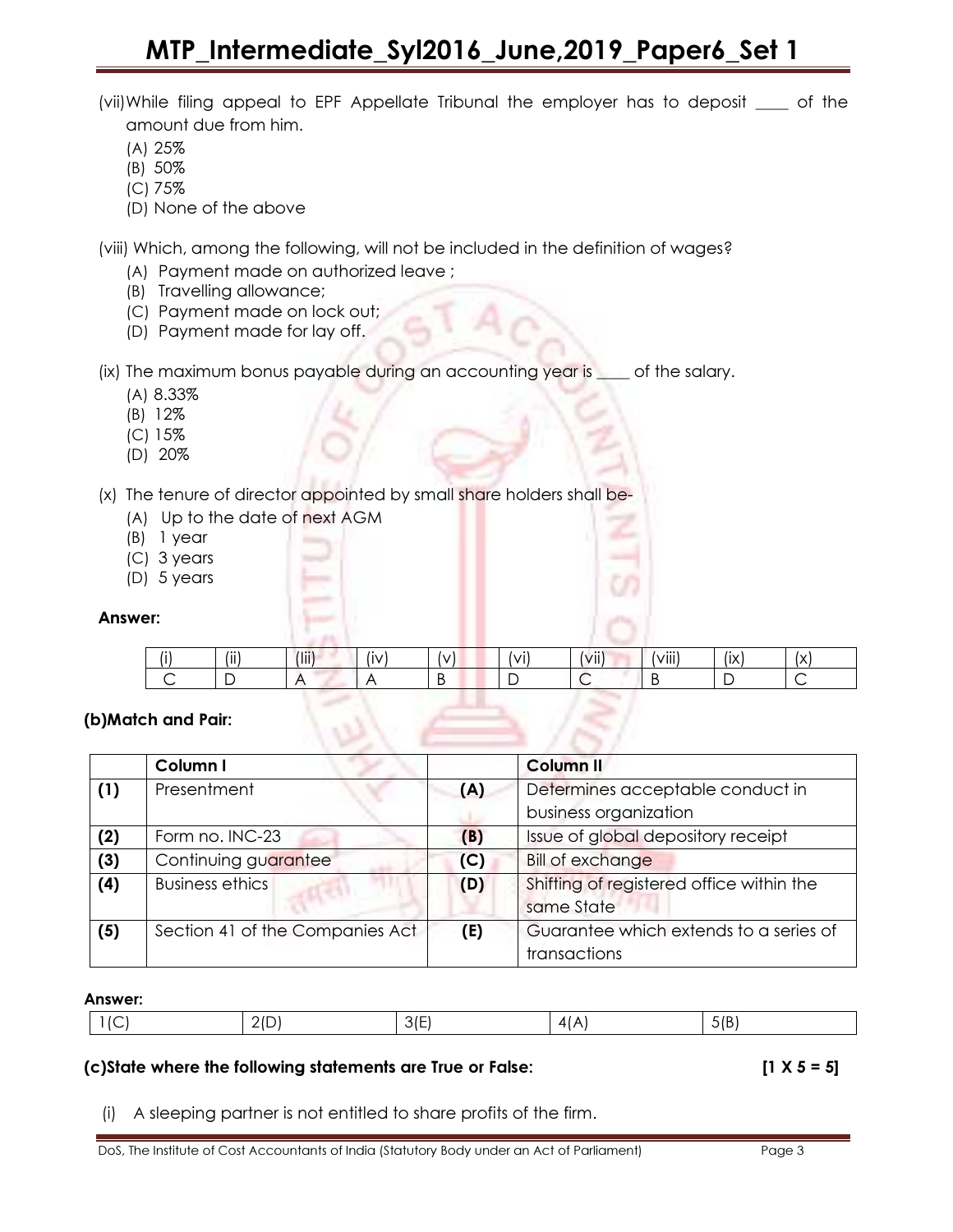# MTP\_Intermediate\_Syl2016\_June,2019\_Paper6\_Set 1

- (ii) The seller of the goods is not bound to accept the deliver them until the buyer applies for the delivery.
- (iii) Currency is a bill of exchange.
- (iv) For the purpose of calculation of gratuity 26 days are taken as a month.
- (v) The PF scheme is applicable to the factories in the State of Assam.

#### Answer:

| (i)<br>∽<br>◡ | (ii) | (iii) | (iv) | (V)   |
|---------------|------|-------|------|-------|
| False         | True | False | True | False |

#### (d) Fill in the blanks:  $[1 \times 5 = 5]$

- 
- (i) The two types of establishments under the Payment of Bonus Act are \_\_\_\_, \_\_\_\_
- (ii) If the Company is not able to allot securities' the application money shall be refunded within days from the date of completion days.
- (iii) The company shall maintain a Register of Employee Stock Option in Form No.
- (iv) The maximum age limit of Managing Director is \_\_\_\_ years.
- (v) Continuous improvement or **example 2** is a popular theme.

#### Answer:

(d) (i) Establishment in private sector, establishment in public sector

- (ii) 15, 60
- $(iii)$ SH-6
- (iv) 70
- (v) Kaizan

# Section B

Answer any Five Question [16 X 5 =80] l

2. (a) Does silence amount to fraud?Explian with exception and types of silence amount of fraud . [9] **[9]** 

(b)Differentiate between contract of indemnity and contract of guarantee. [6]

#### Answer:

2(a) Explanation to Section 17 of the Indian Contract Act provides that mere silence as to facts likely to affect the willingness of a person to enter into a contract is not fraud unless the circumstances of case are such that having regard to them, it is the duty of the person keeping silence to speak or unless silence itself is equivalent to speech.

Thus. we can say that there is exception to the rule that mere silence does not amount to silence. These two exceptions are provided in explanation to section 17 and these are as under.

(i) When there is a duty to speak.

(ii) Where silence is equivalent to speech.

However, in the following two types of cases, silence amounts to fraud, as held by the courts in various cases: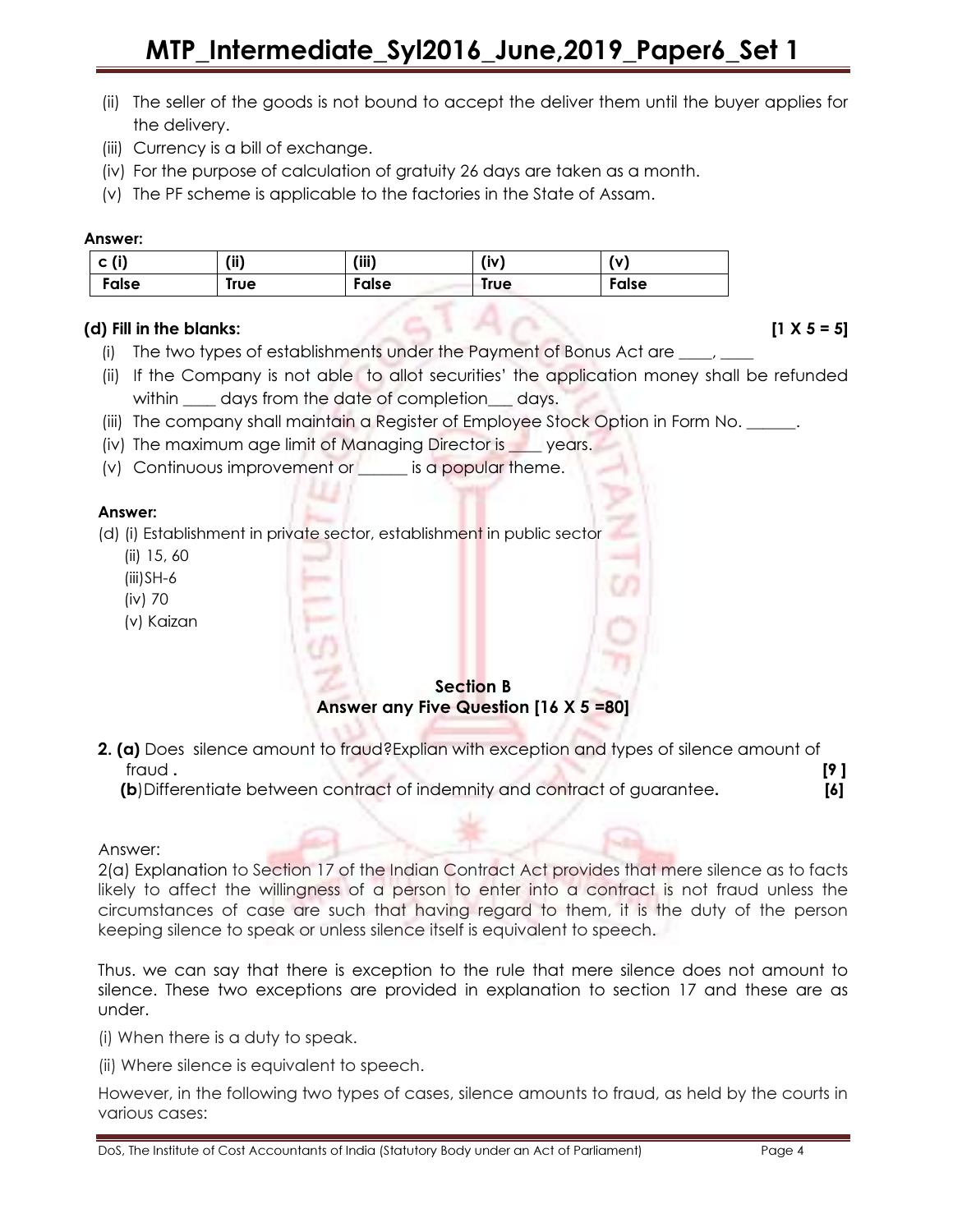(a) Where there is change in circumstances- A representation may be true when made but with the passage of time or changed circumstances it may become false. Accordingly, this must be communicated to other party otherwise it amount to fraud.

(b) When there is half-truth- Even when a person is not bound to disclose a fact, he may be held guilty of fraud if he volunteers to disclose a state of fact partly. This is so when the undisclosed part renders the disclosed part false.

| 2(b)           |                                                                                                                            |                                                                                                                         |
|----------------|----------------------------------------------------------------------------------------------------------------------------|-------------------------------------------------------------------------------------------------------------------------|
| SI No          | <b>Contract of Indemnity</b>                                                                                               | <b>Contract of guarantee</b>                                                                                            |
|                | In this contract there are two parties $-$<br>the indemnifies and the indemnified                                          | this contract three parties are<br>$\ln$<br>involved – principal debtors, surety and<br>creditor                        |
| $\overline{2}$ | The primary liability is on the indemnifier                                                                                | The principal liability is on the principal<br>debtors. Secondary liability is on the<br>surety.                        |
| 3              | The indemnifier is not acting at the<br>request of the debtor.                                                             | The surety gives contract at<br>the<br>request of the principal debtor.                                                 |
| 4              | The possibility of any loss happening is<br>the only contingency against which the<br>indemnifier undertakes to indemnify. | There is an existing debt for which the<br>surety gives guarantee to the creditor<br>on behalf of the principal debtor. |
| 5              | The indemnifier cannot sue the third<br>party in his own, unless there is an<br>assignment.                                | The surety is entitled to proceed<br>against the principal debtor when he is<br>obliged to perform the guarantee        |
| 6              | The contract is between the indemnifier<br>and indemnified.                                                                | The contract is between the principal<br>debtor-creditor; surety - creditor;<br>principal debtor-surety.                |

3(a) Discus Buyer's remedies against Seller for Breach of Contract. [9]

(b) X, by inducing Y, obtains a Bill of Exchange from him fraudulently in his (X) favour. Later, he enters Into a commercial deal and endorses the bill to  $\ell$  towards consideration to him ( $\overline{z}$ ) for the deal. *I* takes the Bill as a holder in due coune. *I* subsequently endorses the bill to X for value, as consideration to X for some other deal. On maturity, the bill is dishonored. X sues Y for recovery of money. With reference to the provisions of Negotiable Instruments Act, decide whether X will succeed in the case. **[6]** 

# Answer:

3(a) A buyer also has certain remedies against the seller who commits a breach. These are: 1. Suit for Damages for Non-Delivery [Section 57]- When the seller wrongfully neglects or refuses to deliver the goods to the buyer, the buyer may sue the seller for damages for non-delivery. This is in addition to the buyer's right to recover the price, if already paid, in case of nondelivery.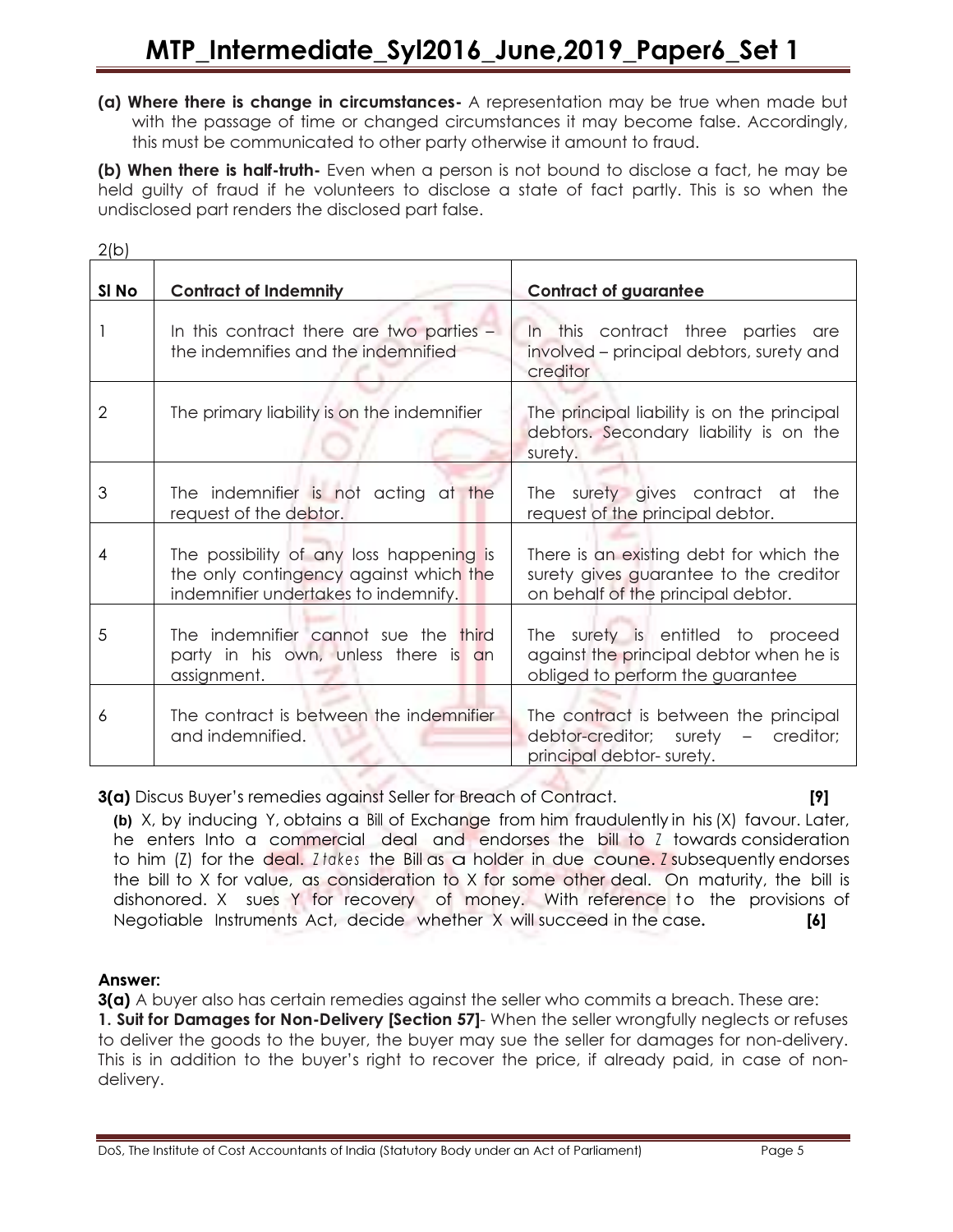2. Suit for price- Where the buyer has paid the price and the goods are not delivered to him, he can recover the amount paid.

**3. Suit for specific performance [Section 58]**- When the goods are specific or ascertained, a buyer may sue the seller for specific performance of the contract and compel him to deliver the same goods. The court orders for specific performance only when the goods are specific or ascertained and an order for damages would not be an adequate remedy. Specific performance is generally allowed where the goods are of special significance or value e.g. a rare paining, a unique piece of jewellery, etc.

4. Suit for Breach of Warranty [Section 59] Where there is a breach of warranty by the seller, or where the buyer elects or is compelled to treat the breach of condition as breach of warranty; the buyer cannot reject the goods. The buyer may,

(a) set up the breach of warranty in extinction or diminution of the price payable by him, or

(b) sue the seller for damages for breach of warranty.

#### 5. Repudiation of contract before the due date [Section 60]

Section 60 provides that where either party to a contract of sale repudiates the contract before the date of delivery, the other may either treat the contract as subsisting or wait till the date of delivery, or he may treat the contract as rescinded and sue for damages for the breach.

#### 6. Suit for interest

The buyer may recover such interest or special damages, as may be recoverable by law. He may also recover the money paid where the consideration for the payment of it has failed.

In the absence of a contract to the contrary, the court may award interest, to the buyer, in a suit by him for the refund of the price in a case of a breach on the part of the seller, at such rate as it thinks fit on the amount of the price from the date on which the payment was made.

(b) Section 58 of Negotiable Instruments Act provides that when an instrument is obtained by fraud, offence or for unlawful consideration,posswssor or endorsee cannot receive the amount of instrument.Hence,normally X would not be entitled to sue Y as X has obtained instrument through fraud.

However, as per section 53,a holder who derives title from holder in due course has all rights of a holder in due course. Since X derives his title from Z(who is a holder in due course0,X has all rights of Z.

Second part of section 58 also makes it clear that even if a negotiable instrument is obtained by means of an offence or fraud or for unlawful consideration, the possessor or endorsee is entitled to receive the amount from the maker, if he is a holder in due course or claims through a person who was a holder in due course. Hence, X can sue Y as he is deriving his right from Z,who is holder in due course. Hence will succeed.

4(a) Elaborate the procedure for fixing and revising minimum wages [8] (b) Under what circumstances advances and withdrawal made from the PF fund. [7]

# Answer:4(a)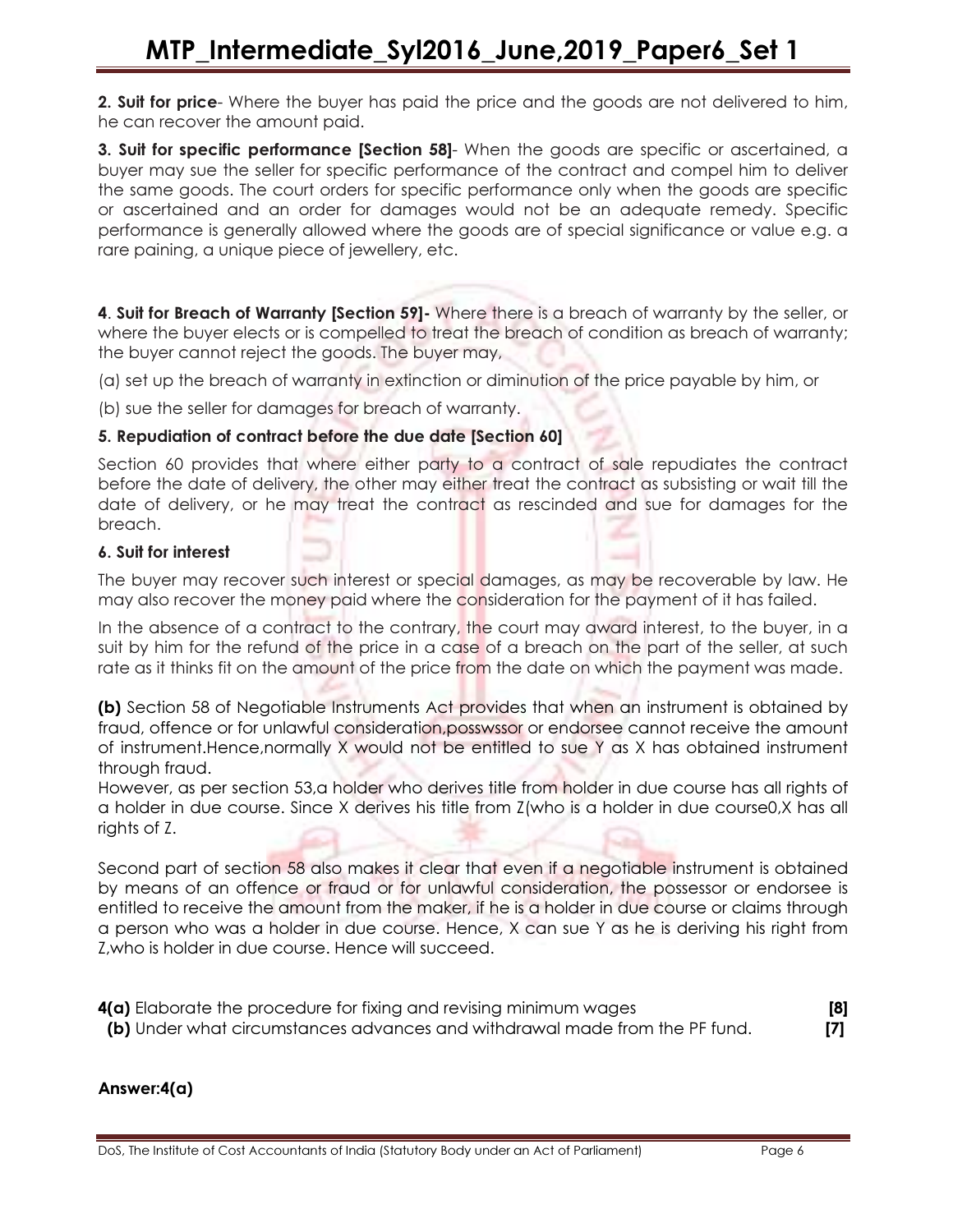Section 5 (1) provides that In fixing minimum rates of wages in respect of any scheduled employment for the first time under this Act or in revising minimum rates of wages so fixed, the appropriate government shall, either –

appoint as many committees and sub-committees as it considers necessary to hold enquiries and advise it in respect of such fixation or revision as the case may be; or

by notification in the Official Gazette, publish its proposals for the information of persons likely to be affected thereby and specify a date not less than two months from the date of the notification on which the proposals will be taken into consideration.

Section 5(2) provides that after considering the advice of the committee or committees all representations received by it before the date specified in the notification, the appropriate government shall by notification in the Official Gazette, fix, or, as the case may be revise the minimum rates of wages in respect of each scheduled employment and unless such notification otherwise provides it shall come into force on the expiry of three months from the date of its issue. Where the appropriate government proposes to revise the minimum rates of wages by the mode specified in clause (b) of sub-section (1) the appropriate government shall consult the Advisory Board also.

In 'T.G. Lakshmaiah Setty & Sons, Adoni V. State of Andhra Pradesh' – 1981 Lab IC 690 it was held that what is contemplated by the Act to be notified under Section 5(1)(b) is no doubt draft proposals. The objection to draft proposals can be made both by employers and employees as well. Thus, if the employees had exercised their privilege to represent and ask for higher wages and if eventually the State authorities had adopted higher rates of minimum wages.

# 4(b)Withdrawal from the fund

Withdrawal from the fund is allowed for the following purposes-

- For the purchase of a dwelling house/flat or for the construction of a dwelling house including the acquisition of a suitable site for this purpose;
- For repayment of loans in special cases;
- Withdrawal within one year before the retirement;

• Withdrawal upto 75% of the balance, if not employed from one month or more, subject to approval of P.F. Commissioner or any officer authorised by him.Such withdrawals are not required to be repaid.

# Advances from the fund

Advances from the fund are paid for the following purposes-

- For illness in certain cases;
- For marriages or post matriculation education of children;

• In abnormal conditions such as calamity of exceptional nature such as flood, earthquakes or riots – (non-refundable)

- Granted to members affected by cut in the supply of electricity; (non-refundable)
- Grant of advance to members who are physically handicapped; (non-refundable)
- 5(a) What are the documents to be submitted to Registrar of Companies for incorporation of a company [8] [8] Company and the company of the company  $\sim$  [8]  $\sim$  [8]  $\sim$  [8]  $\sim$  [8]  $\sim$  [8]  $\sim$  [8]  $\sim$  [8]  $\sim$  [8]  $\sim$  [8]  $\sim$  [8]  $\sim$  [8]  $\sim$  [8]  $\sim$  [8]  $\sim$  [8]  $\sim$  [8]  $\sim$  [8]  $\sim$  [8]  $\sim$  [8]  $\sim$
- (b)Explain the provisions relating to pay commission in connection with the subscription to the securities, by a company **[7] Example 1 Example 2 EXAMPLE 2 EXAMPLE 2 EXAMPLE 2 EXAMPLE 2 EXAMPLE 2 EXAMPLE 2 EXAMPLE 2 EXAMPLE 2 EXAMPLE 2 EXAMPLE 2 EXAMPLE 2 EXAMPLE 2 EXAMPLE 2 EXAMPLE 2**

**Answer:5(a)** Section 7 of the Companies Act, 2013 provides for the procedure to be followed for the incorporations of a company. The promotor of the company shall submit the following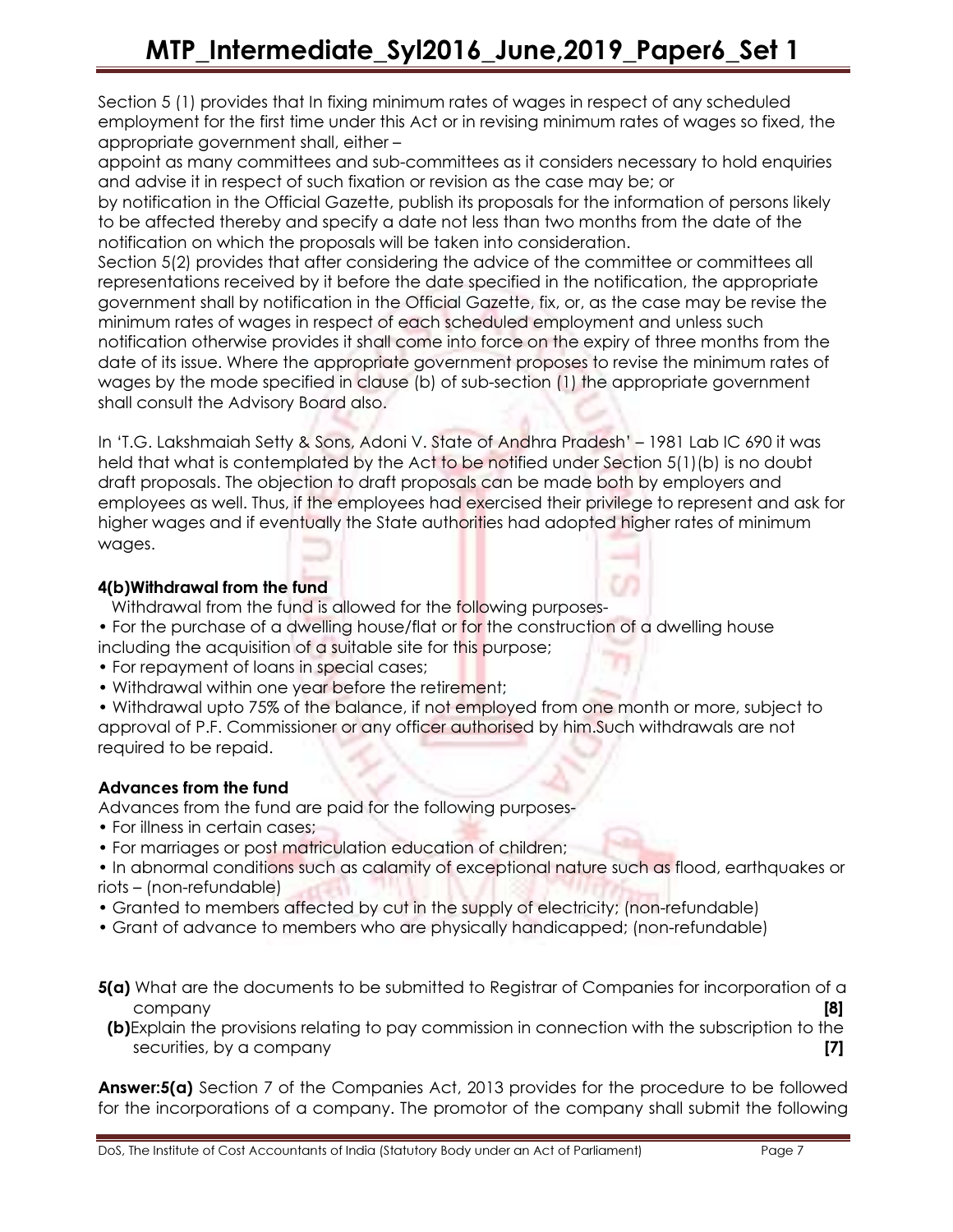documents to the Registrar of companies within whose jurisdiction the registered office of the company is proposed to be situated for registration.

(a)Memorandum and articles of the company duly signed by all the subscribers to the memorandum in such manner as may be prescribed;

(b)A declaration in the prescribed form by an Advocate, a Chartered Accountant, Cost Accountant or Company Secretary in practice, who is engaged in the formation of the company and by a person named in the articles as a director, manager or secretary of the company, that all the requirements of the Act and rules made there under in respect of registration;

(c)A declaration from each of the subscribers to the memorandum and from persons named as the first directors, if any, in the articles stating that — (Form No. INC-9)

 (1)he is not convicted of any offence in connection with the promotion, formation or management of any company, or

 (2)he has not been found guilty of any fraud or misfeasance or of any breach of duty to company under this Act or any previous company law during the last five years and

 (3) that all the documents filed with the Registrar for registration of the company contain information that is correct and complete and true to the best of his knowledge and belief;

(d)The address for correspondence till registered office is established;

(e)All particulars of every subscriber to the memorandum along with the proof of identity;

(f)The particulars of the persons mentioned in the articles as the first directors of the company;

(g)The consent to act as directors of company in such form as may be prescribed.

5(b)Section 40(6) provides that a company may pay commission to any person in connection with the subscription to its securities subject to such conditions as may be prescribed in the Rules.

Rule 13 provides that a company may pay commission to any person in connection with the subscription or procurement of subscription to its securities, whether absolute or conditional, subject to the following conditions:

• the payment of such commission shall be authorized in the company's articles of association;

• the commission may be paid out of proceeds of the issue or the profit of the company or both;

• the rate of commission paid or agreed to be paid shall not exceed, in case of shares, 5% of the price at which the shares are issued or a rate authorized by the articles, whichever is less, and in the case of debentures, shall not exceed 2.5% of the price at which the debentures are issued, or as specified in company's articles, whichever is less;

• the prospectus of the company shall disclose the name of the underwriters, the rate and amount of the commission payable to the underwriter and the number of securities which is to be underwritten or subscribed by the underwriter absolutely or conditionally;

• commission shall not be paid to any underwriter on securities which are not offered to the public for subscription;

• a copy of the contract for the payment of commission is delivered to the Registrar at the time of delivery of the prospectus for registration

6(a) Discuss the provisions of the Companies Act, 2013 regarding disqualifications for appointment of director.

(b)What are the duties of a director in a company? [6]

**Answe:** $\delta(\mathbf{a})$  Section 164 of the Act details the disqualification of a person for the appointment as a Director. A person shall not be eligible for appointment as a Director of a company, if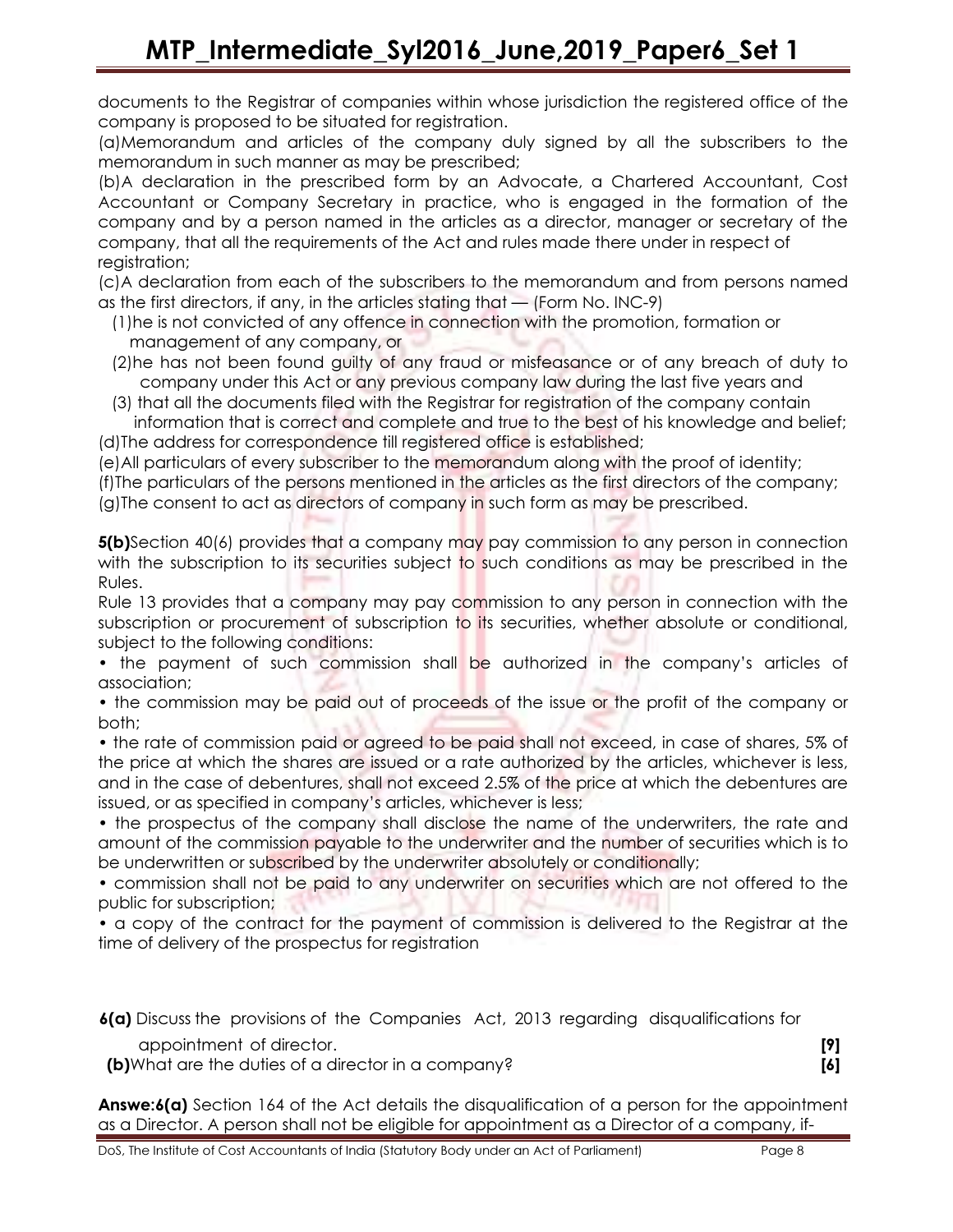(a)he is of unsound mind and stands so declared by a competent court;

(b)he is an undischarged insolvent;

(c)he has applied to be adjudicated as an insolvent and his application is pending;

(d)he has been convicted by a Court of any offence, whether involving moral turpitude or otherwise and sentenced to imprisonment for not less than 6 months and a period of 5 years has not elapsed from the date of expiry of the sentence;

 If a person has been convicted of any offence and sentenced in respect thereof to imprisonment for a period of 7 years or more, he shall not be eligible to be appointed as a director in any company;

(e)an order disqualifying him for appointment as a director has been passed by the Court or Tribunal and the order is in force;

(f)he has not paid any calls in respect of any shares of the company held by him, whether alone or jointly with others and six months have elapsed from the last day fixed for the payment of the call;

(g)he has been convicted of the offence dealing with related party transactions under Section 188 at any time during the last preceding five years; or

(h)he has not obtain DIN.

A private company may by its articles provide for any disqualifications for appointment as a director in addition to the above disqualifications.

The disqualifications referred under (d), (e) and (g) above shall continue to apply even if the appeal or petition has been filed against the order of conviction or disqualification

6(b) Section 166 of the Act prescribes the duties of a director under the provisions of this Act as detailed below:

• A director of a company shall act in accordance with the articles of the company;

• A director of a company shall act in good faith in order to promote the objects of the company for the benefit of its members as a whole, and in the best interests of the company, its employees, the shareholders, the community and for the protection of environment;

• A director of a company shall exercise his duties with due and reasonable care, skill and diligence and shall exercise independent judgment;

• A director shall not involve in a situation in which he may have a direct or indirect interest that conflicts, or possibly may conflict, with the interest of the company;

• A director of a company shall not achieve or attempt to achieve any undue gain or advantage either to himself or to his relatives, partners, or associates and if such director is found guilty of making any undue gain, he shall be liable to pay an amount equal to that gain to the company;

• A director of a company shall not assign his office and any assignment so made shall be void;If a director of the company contravenes the provisions of Section 166 such director shall be punishable with fine which shall not be less than one lakh rupees but which may extend to five lakh rupees.

**7(a)**Describe the seven principles of public life. **[10] [10]** 

 (b) Explain the provisions relating to exemption given to the employer from the liability in certain cases from payment of gratuity. [5]

Answer: 7(a) The British Government appointed a committee called as Committee on Standards in Public Life to advise the Prime Minister on ethical standards of public life. The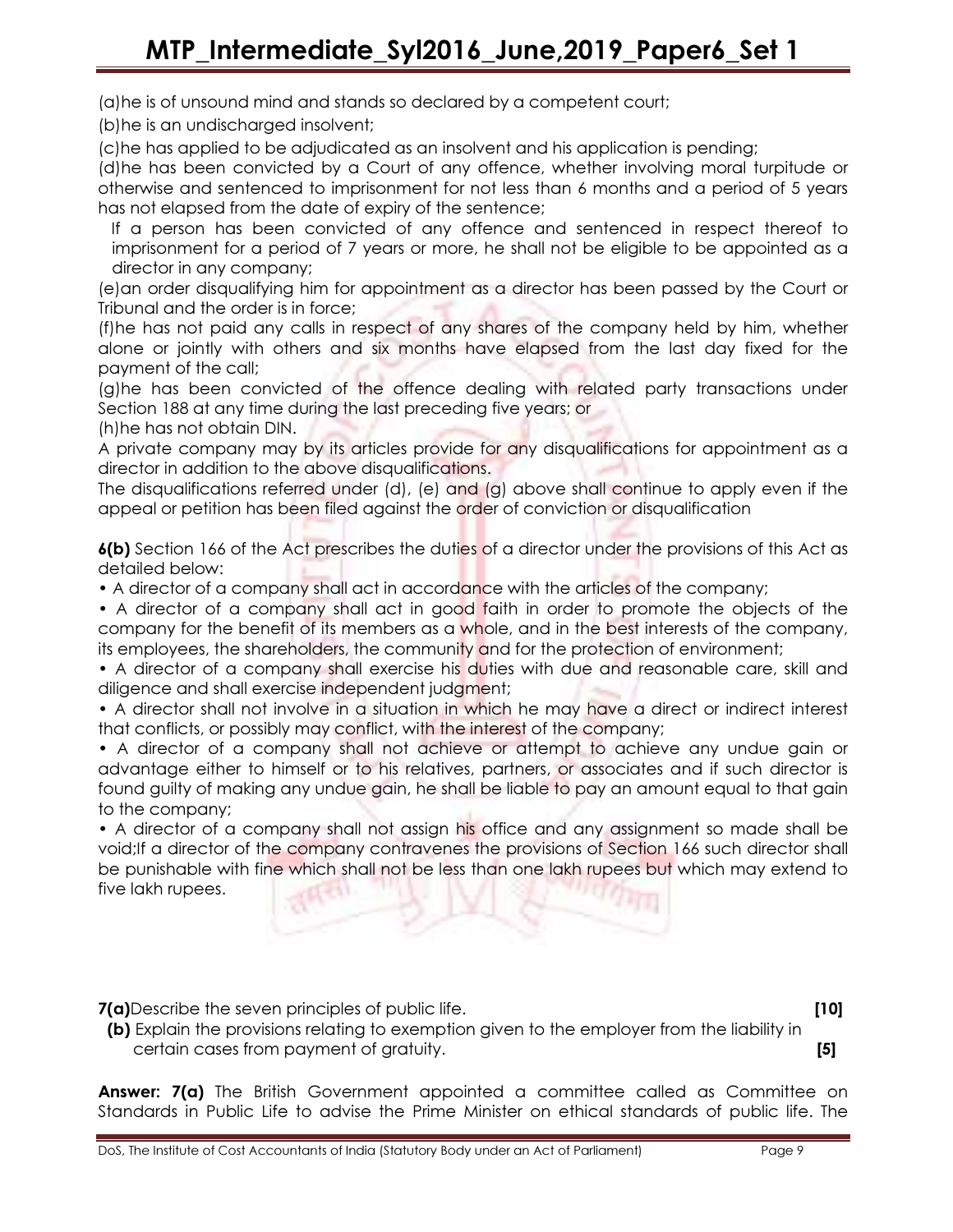# MTP Intermediate Syl2016 June,2019 Paper6 Set 1

Committee was established in October 1994. The term of reference to the committee is –

• to examine current concerns about standards of conduct of all holders of public office, including arrangements relating to financial and commercial activities; and

• to make recommendations as to any changes in present arrangements which might be required to ensure the highest standards of propriety in public life.

The Committee submitted its first report in the year 1995 containing the seven principles of public life. The said principles have been amended over year. The seven principles of public life as amended up to and as on 2015 are as follows-

- Selflessness– Holders of public office should act solely in terms of the public interest.
- Integrity Holders of public office must avoid placing themselves under any obligation to people or organizations that might try inappropriately to influence them in their work. They should not act or take decisions in order to gain financial or other material benefits for themselves, their family, or their friends. They must declare and resolve any interests and relationships.
- •Objectivity- Holders of public office must act and take decisions impartially, fairly and on merit, using the best evidence and without discrimination or bias.
- Accountability- Holders of public office are accountable to the public for their decisions and actions and must submit themselves to the scrutiny necessary to ensure this.
- Openness- Holders of public office should act and take decisions in an open and transparent manner. Information should not be withheld from the public unless there are clear and lawful reasons for so doing.
- Honesty-Holders of public office should be truthful
- Leadership -Holders of public office should exhibit these principles in their own behavior. They should actively promote and robustly support the principles and be willing to challenge poor behavior wherever it occurs.

(b) Section 10 provides that where an employer is charged with an offence punishable under this Act, he shall be entitled, upon complaint duly made by him and on giving to the complainant not less than three clear days' notice in writing of his intention to do so, to have any other person whom he charges as the actual offender brought before the court at the time appointed for hearing the charge; and if, after the commission of the offence has been proved, the employer proves to the satisfaction of the court-

• that he has used due diligence to enforce the execution of this Act, and

• that the said other person committed the offence in question without his knowledge,consent or connivance, that other person shall be convicted of the offence and shall be liable to the like punishment as if he were the employer and the employer shall be discharged from any liability under this Act in respect of such offence;

In seeking to prove as aforesaid, the employer may be examined on oath and his evidence and that of any witness whom he calls in his support shall be subject to cross-examination on behalf of the person he charges as the actual offender and by the prosecutor.

If the person charged as the actual offender by the employer cannot be brought before the court at the time appointed for hearing the charge, the court shall adjourn the hearing from time to time for a period not exceeding three months and if by the end of the said period the person charged as the actual offender cannot still be brought before the court, the court shall proceed to hear the charge against the employer and shall, if the offence be proved, convict the employer.

# 8. Write short notes any three of the following : 3X5=15

(a) Contingent contract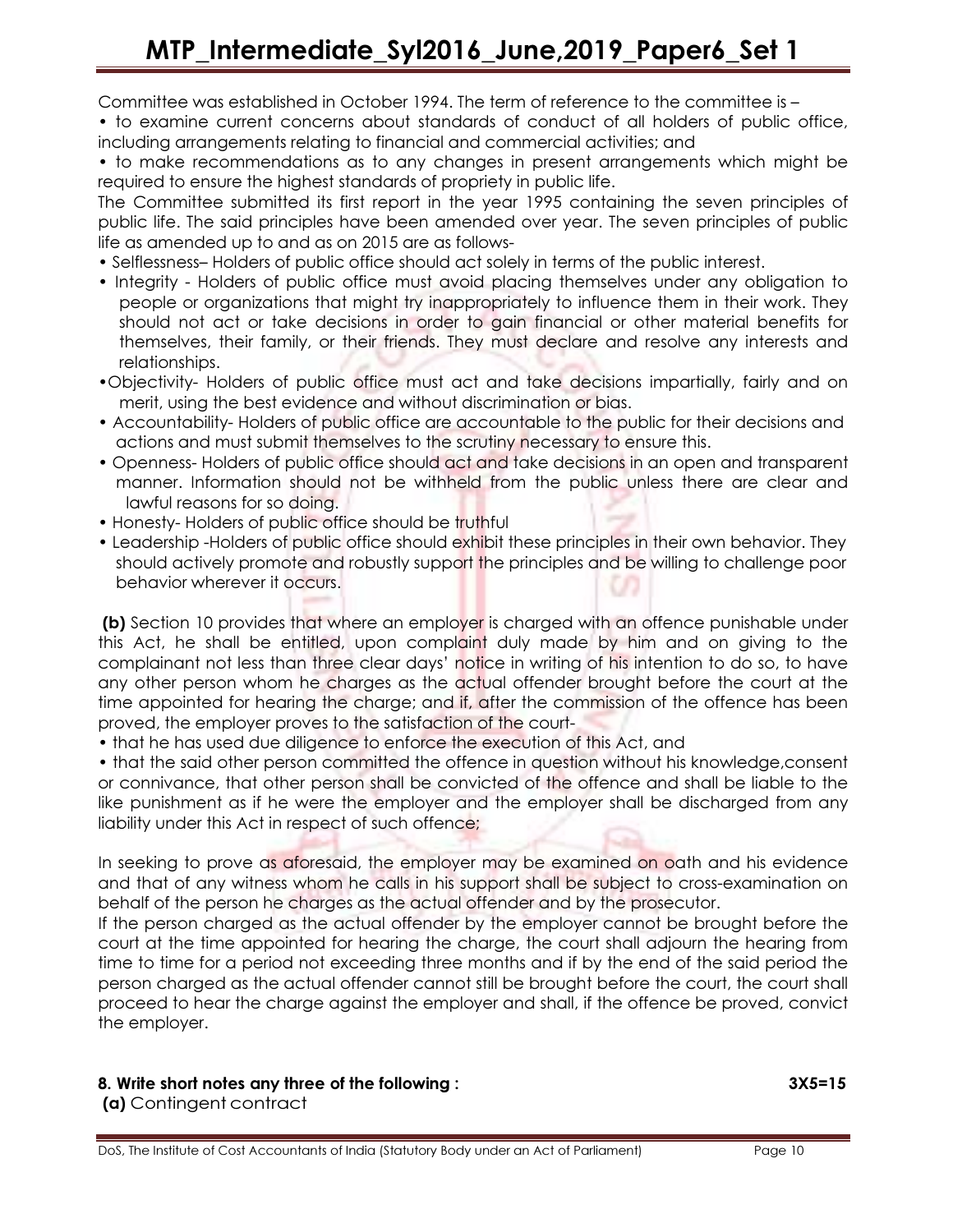- (b) Alternation of Share Capital
- (c) Revocation of licence
- (d)Cleanliness of factory:

# Answer:

### 8(a)Contingent contract

Section 31 under the Indian Contract Act, 1872 defines 'contingent contract' as a contract to do or not to do something, if some event, collateral to such contract, does or does not happen.The following are the essential of contingent contract-

- a) Uncertainty and futurity of the event to which it isrelated
- b) Uncertain future event must be collateral to the contract

A contingent contract need not necessarily be independent on any external event.It may be conditional on the voluntary act or the future conduct of one of the parties or a third person.Section 32 of the Act provides that contingent contract to do or not to do anything if an uncertain future event happens cannot be enforced by law unless and until that event has happened. If the event becomes impossible, such contracts become void.

# 8(b) Alteration of share capital

Section 61 provides that a limited company having a share capital may, if so authorized by its articles alter its memorandum in its general meeting-

• increase its authorized share capital by such amount as it thinks expedient;

• consolidate and divide all or any of its share capital into shares of a larger amount than its existing shares. No consolidation and division which results in change in the voting percentage of the shareholders shall take effect unless it is approved by the Tribunal on an application made in the prescribed manner;

• convert all or any of is fully paid up shares into stock and reconvert that stock into fully paid up shares of any denomination;

• sub division of shares,or any of them,into shares of smaller amount than is fixed by the memorandum, so, however that in the sub division the proportion between the amount paid and the amount,if any,unpaid on each reduced share shall be the same as it was in the case of the share from which the reduced share is derived;

• cancel shares which, at the date of the passing of the resolution in that behalf, have not been taken or agreed to be taken by any person, and diminish the amount of its share capital by the amount of the shares so cancelled. The cancellation shall not be deemed to reduction of share capital.

#### 8(c) Revocation of licence

 Section 8(6) provides that the Central Government may, by order, revoke the licence granted to the company registered under this section-

- if the company contravenes any of the requirements of this section; or
- any of the conditions subject to which a licence is issued; or
- the affairs of the company are conducted fraudulently or in a manner violative of the objects of the company or prejudicial to public interest.

The Central Government shall direct the company to convert its status and change its name to add the words 'Limited' or 'Private Limited' to its name. No such order will not be passed without giving opportunity to the company of being heard. A copy of such order shall be